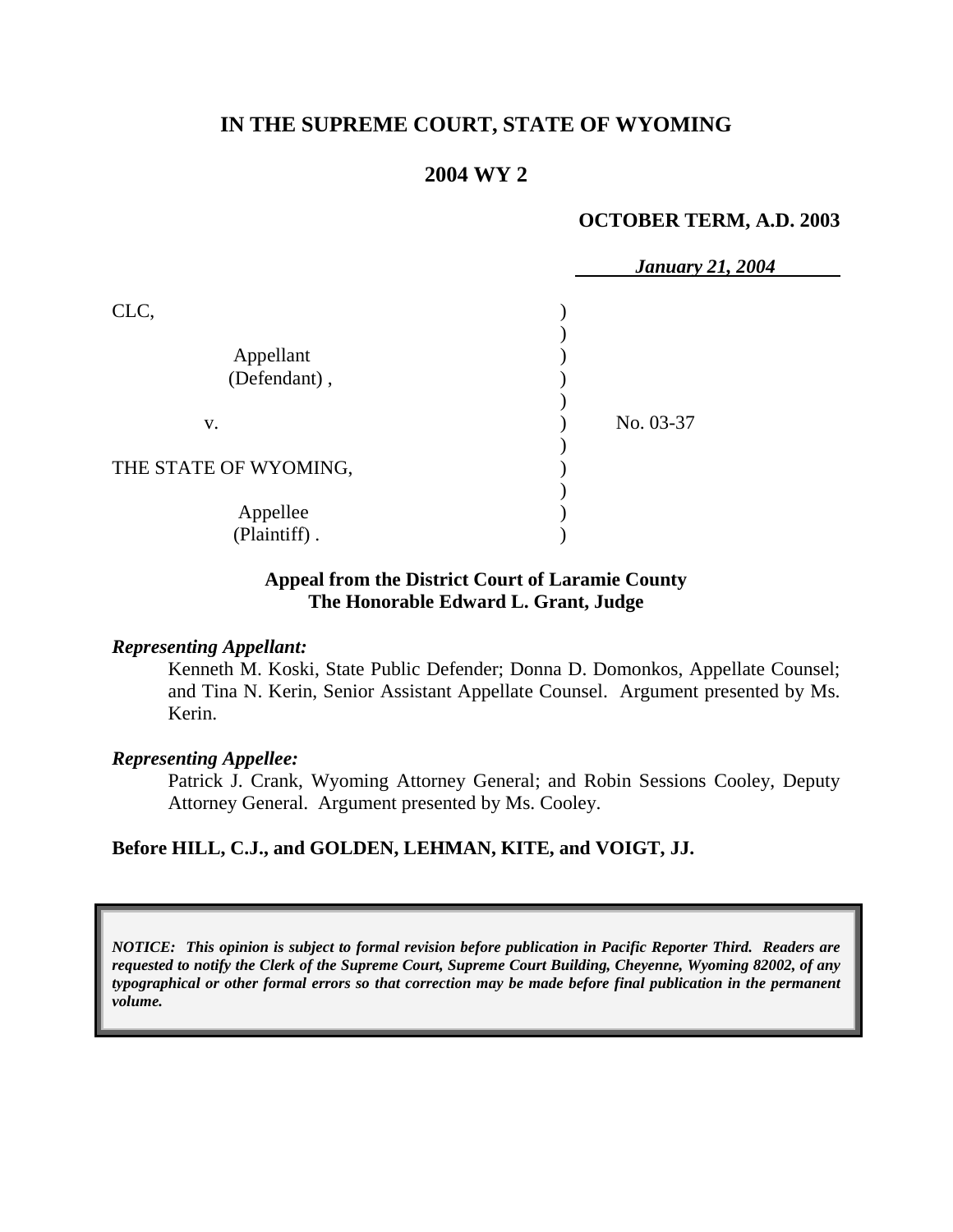## **HILL, Chief Justice.**

[¶1] Appellant, CLC, seeks review of an order of the district court that denied an application for conditional discharge from the Wyoming State Hospital (WSH). By order entered on September 14, 1998, CLC was found not guilty by reason of mental illness of the crime of interference with a police officer. Initially, CLC was placed in outpatient supervision in the community, but when he failed to abide by his prescribed treatment regimen, he was sent to WSH for confinement and treatment. On July 15, 2002, WSH filed an application for conditional discharge in the district court. However, WSH subsequently amended its application, asking the district court to continue CLC's hospitalization in order to augment his treatment. The district court denied the application for conditional discharge, and CLC appeals from that order.

[¶2] After careful review of the record, we conclude that the district court's order denying the application for conditional discharge is not contrary to the evidence brought to the district court's attention, nor is it otherwise an abuse of discretion. There is no other action of the district court that can constitute a basis for this appeal, as the earlier orders of the district court were not timely appealed. Thus, the appeal will be affirmed in part, dismissed in part, and the matter remanded to the district court to consider such other proceedings as may be initiated by it of its own motion, by the prosecutor, by WSH, or by CLC.

## **ISSUES**

[¶3] CLC raises these issues:

 I. Whether the order denying application for conditional discharge is invalid when [CLC] is unlawfully confined, without due process of law, at the Wyoming State Hospital?

 II. Whether [CLC] received ineffective assistance of counsel?

 III. Whether the trial court erred in refusing [CLC's] conditional discharge from the Wyoming State Hospital?

The State rephrases those issues:

 I. Whether [CLC] is lawfully confined in the Wyoming State Hospital?

 II. Whether [CLC] received effective assistance of counsel?

 III. Whether the district court properly denied [CLC's] application for discharge from the Wyoming State Hospital?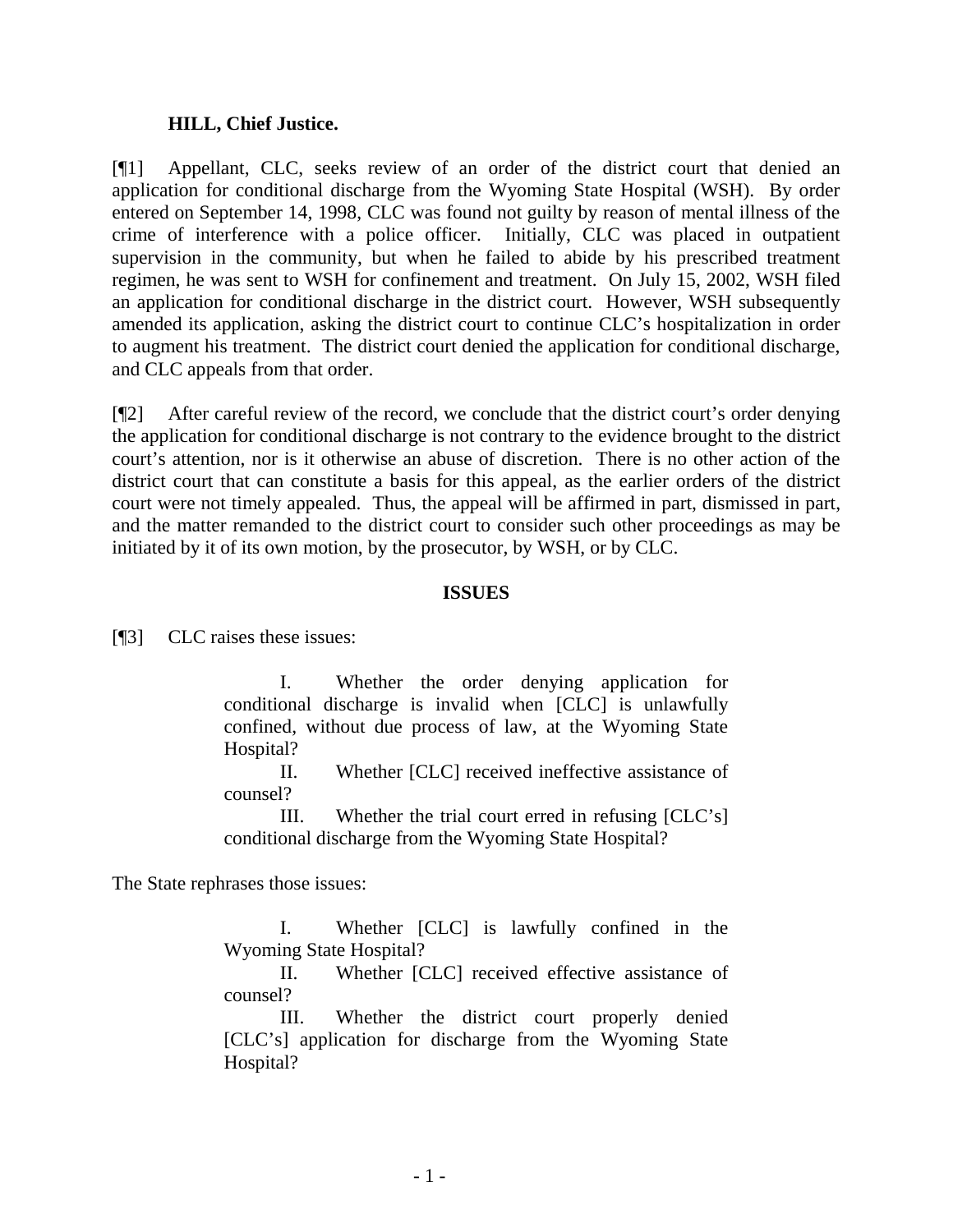#### **FACTS AND PROCEEDINGS**

[¶4] In an information filed in the county court (now circuit court) on January 26, 1998, CLC was charged with the crime of interference with a police officer in violation of Wyo. Stat. Ann. § 6-5-204(a) (LexisNexis 2003), a misdemeanor.<sup>1</sup> By order entered on January 28, 1998, the circuit court suspended the proceedings in this case and sent CLC to WSH for a mental evaluation. The record is not entirely clear as to what transpired over the next several months, but on June 12, 1998, the district attorney filed a demand for a preliminary hearing for CLC. In that demand, this summary of events was provided to the district court: CLC was sent to WSH on January 28, 1998; on March 3, 1998, the State received a report from WSH indicating that CLC had medical conditions that required treatment and that WSH could not make a determination regarding sanity or fitness to proceed unless and until those conditions were treated; CLC was then involuntarily committed to  $WSH$ ;<sup>2</sup> on May 28, 1998, the State received a report from WSH indicating that CLC's behavior was "appropriate" and his thinking "clear."

[¶5] On July 13, 1998, CLC entered a plea of not guilty by reason of mental illness or deficiency. By order entered on July 20, 1998, CLC was ordered to go to WSH for an evaluation. *See* Wyo. Stat. Ann. § 7-11-303(b) (LexisNexis 2003). By order entered on September 14, 1998, CLC was found not guilty by reason of mental illness and placed on supervision. In that order the district court placed CLC under the supervision of the Department of Probation and Parole, to ensure that CLC "take all medications that are appropriate and pursue any and all mental health care counseling and treatment as deemed necessary and appropriate by his supervising agent." In this regard, Wyo. Stat. Ann. § 7-11- 306(c) (LexisNexis 2003) provides:

> (c) If the court finds that the person is affected by mental illness or deficiency and presents a substantial risk of danger to himself or others, but can be controlled adequately and given proper care, supervision and treatment if released on supervision, the court shall order him released subject to the supervisory orders of the court as are appropriate in the interests of justice and the welfare of the defendant. **The court may appoint any person or state, county or local agency which the court considers capable of supervising the person upon release**. Upon receipt of an order issued under this subsection, the person or agency appointed shall assume the supervision of the person pursuant to the direction of the court. Conditions of release in the order of the court may be modified from time to time and supervision may be terminated by order of the court. If upon a hearing the

 $\overline{a}$ 

<sup>1</sup> An amended information was filed on March 3, 1998, charging CLC with interference with a police officer in violation of Wyo. Stat. Ann. § 6-5-204(b), a felony.

<sup>2</sup> *See* Wyo. Stat. Ann. §§ 25-10-110, -112, -116, -118, and -123 (LexisNexis 2003).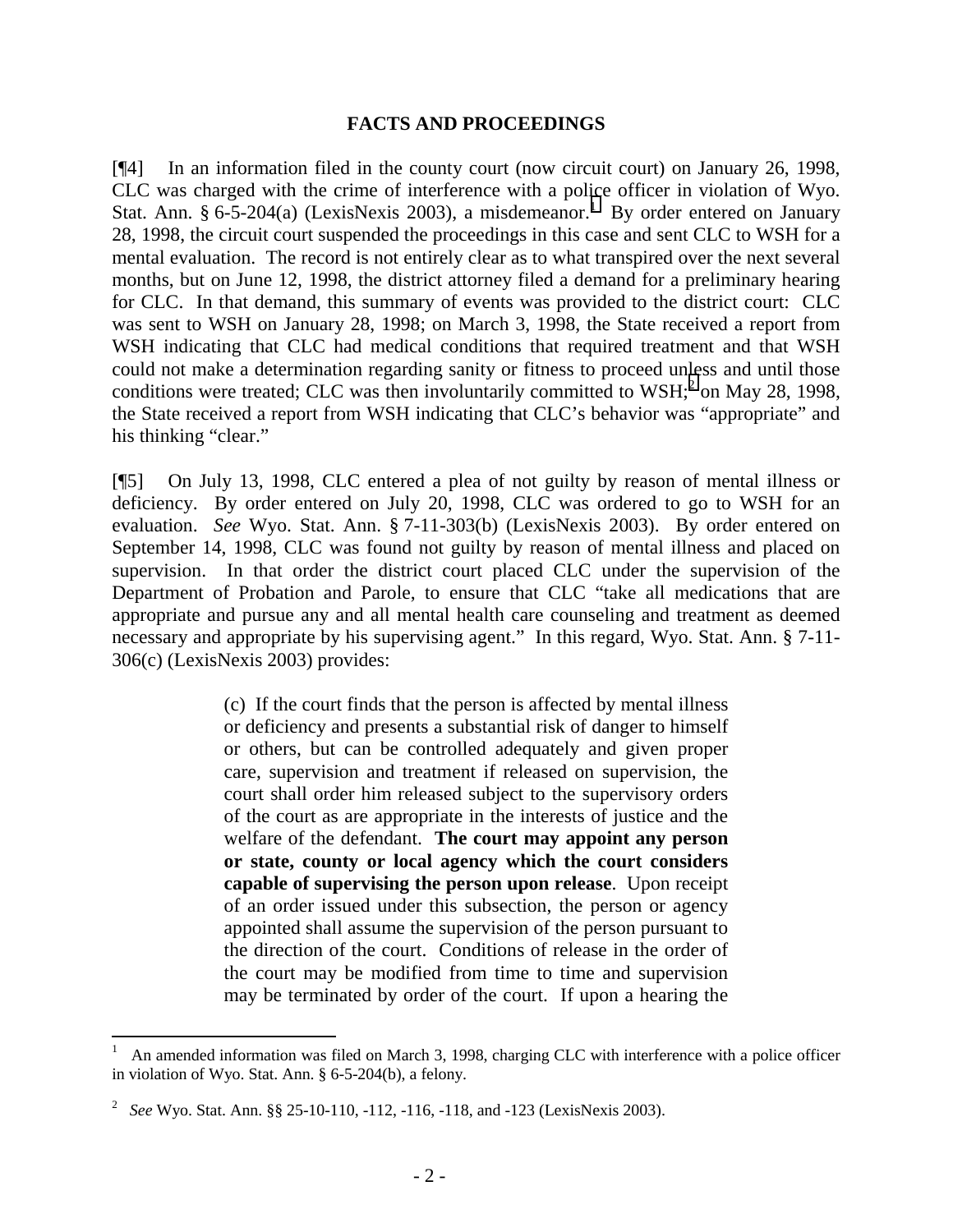state shows by a preponderance of the evidence that the person released on supervision under this subsection can no longer be controlled adequately by supervision, the court may order the person committed to the Wyoming state hospital or other designated facility for custody, care and treatment. [Emphasis added.]

[¶6] CLC was placed under the supervision of the Department of Probation and Parole, and on April 11, 2000, a pleading styled "Petition for Revocation of Probation" was filed in the district court. CLC was arrested on April 15, 2000, and confined in the Laramie County Detention Center. The basis for the revocation was CLC's failure to follow prescribed treatment while under supervision in the community. In an order entered on May 30, 2000, CLC was committed to WSH for confinement and treatment. In that order the district court commissioner acknowledged that CLC violated the terms of his community "supervision" and that he presented a danger to himself and others. The order did not revoke an imposition of a term of probation.

[¶7] CLC remained at WSH in the interim, and on July 15, 2002, WSH filed an application in the district court for an order of conditional discharge for CLC. That application was supported by a report prepared by WSH that indicated CLC was "probably safe" for discharge but recommended that he be closely followed in community supervision. The district court scheduled a hearing for October 31, 2002, to consider the application for discharge. In a letter dated October 30, 2002, WSH modified its recommendation, opining that it would be best if CLC remained at WSH for further treatment for a period of at least 90 days. At the hearing, counsel, who was located in Cheyenne, represented CLC and CLC participated by telephone from WSH and was not present in Cheyenne. CLC was able to visit privately with his attorney during the proceedings. By order entered on December 6, 2002, the district court denied the application for conditional discharge and CLC remained at WSH. In this regard, Wyo. Stat. Ann. § 7-11-306(g) provides: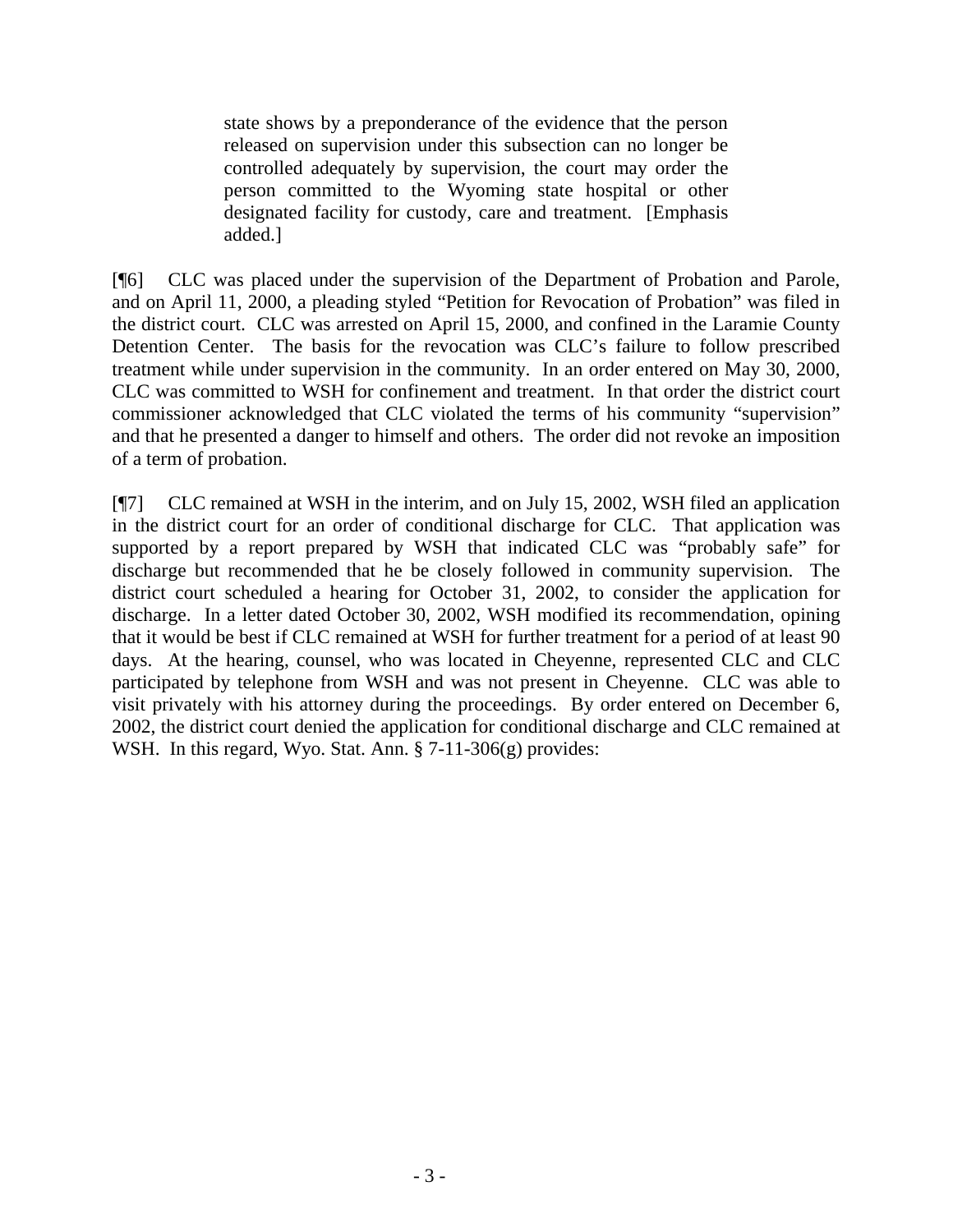(g) If the court, after a hearing upon any application for discharge, or application for modification or termination of release on supervision, under subsections (c) through (f) of this section, finds that the person is no longer affected by mental illness or deficiency, or that he no longer presents a substantial risk of danger to himself or others, the court shall order him discharged from custody or from supervision. If the court finds that the person is still affected by a mental illness or deficiency and presents a substantial risk of danger to himself or others, but can be controlled adequately if he is released on supervision, the court shall order him released on supervision as provided in subsection (c) of this section. **If the court finds that the person has not recovered from his mental illness or deficiency and presents a substantial risk of danger to himself or others and cannot adequately be controlled if he is released on supervision, the court shall order him remanded for continued care and treatment**. [Emphasis added.]

[¶8] On December 12, 2002, CLC filed a pro se notice of appeal seeking review of that order in this Court. By order entered on March 27, 2003, this Court appointed the Public Defender to represent CLC in this appeal. In a letter dated April 16, 2003, WSH reported to the district court that CLC could not be recommended for discharge "conditionally or otherwise" as he refused offered treatment and medication and could not safely be released into the community and that "his risk of *dangerous* relapse in the community is high." (Emphasis in original.) WSH also noted a potential need for CLC to have a surrogate decision-maker appointed because his mental illnesses were a significant factor in his refusal to take the medication that would likely be of benefit to him and, perhaps, hasten his ability to safely function in a community setting. No more current information is available to this Court as to CLC's condition.

## **DISCUSSION**

## **Was CLC Committed to WSH Without Due Process of Law**

[¶9] As our point of embarkation, we note that the determination that CLC was not guilty by reason of mental illness appears to have been reached in a manner consistent with Wyo. Stat. Ann. §§ 7-11-301 through –307 (LexisNexis 2003). Those statutes provided a full range of due process protections to CLC. *See generally,* ABA Criminal Justice Mental Health Standards, Part VII (1984); and 2 Paul H. Robinson, *Criminal Law Defenses*, § 173(g) (1984 and 2001-2002 Pocket Part). Of central importance here, however, CLC did not appeal from the order that revoked the district court's initial determination that CLC could remain in the community under supervision. Although styled a revocation of probation, we view that as an issue of form rather than substance, and it is clear the district court acted in a manner consistent with the statutes that govern in these circumstances. In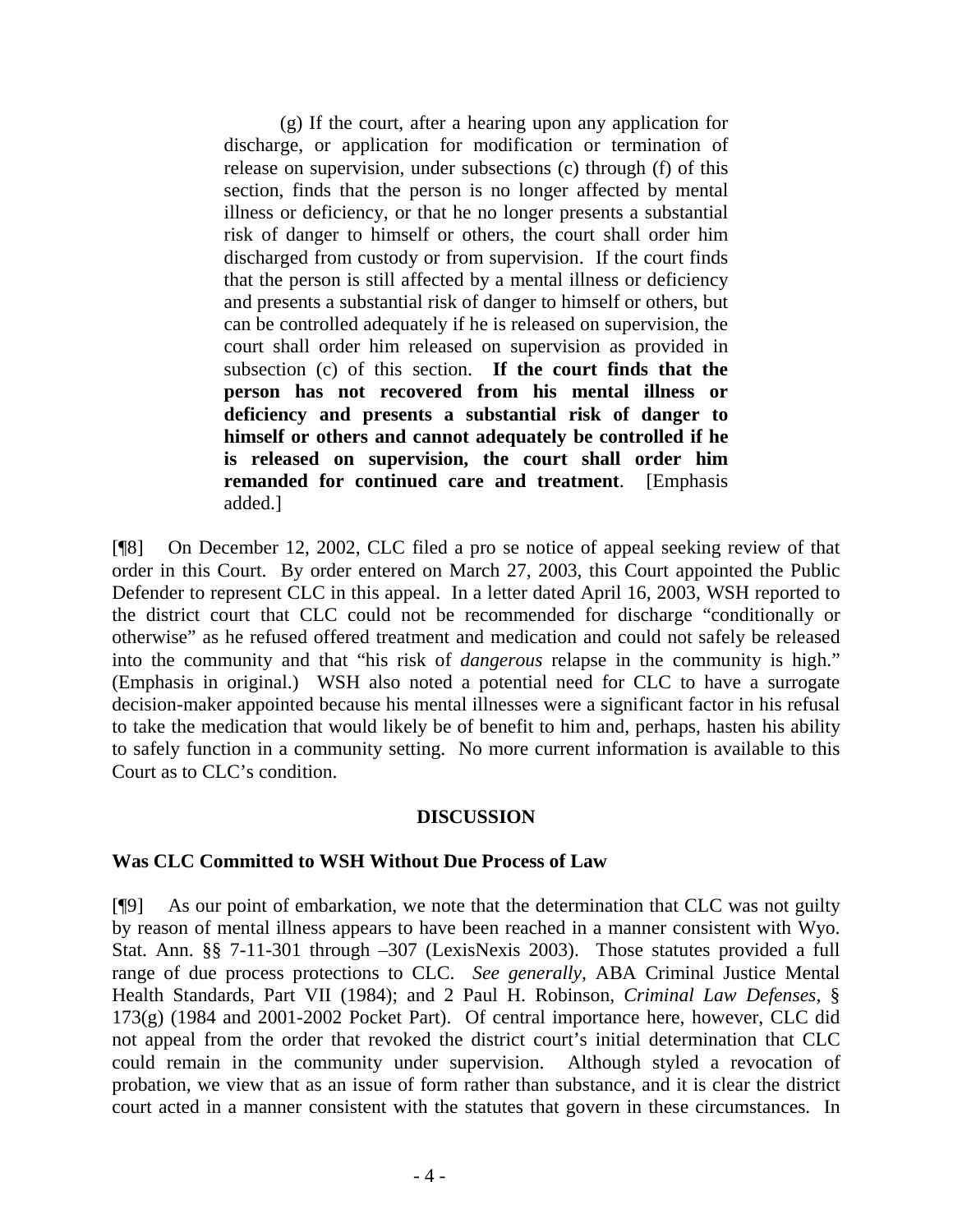any event, because CLC did not timely file an appeal from that order, we are without jurisdiction to consider the issue framed by this portion of his brief. W.R.A.P. 1.03.

## **Did CLC Receive Effective Assistance of Counsel**

[¶10] To the extent CLC contends that his counsel was ineffective in the proceedings prior to the filing of the application for conditional discharge, we cannot consider that issue because a timely appeal was not taken from the district court's earlier order. W.R.A.P. 1.03.

[¶11] To the extent CLC contends that his counsel was ineffective leading up to and during the hearing on WSH's application for conditional discharge, we employ the following standard of review:

> In reviewing claims of ineffective assistance of counsel, our paramount consideration is whether, in light of all the circumstances, trial counsels' acts or omissions were outside the wide range of professionally competent assistance. *Gleason v. State*, 2002 WY 161, ¶44, 57 P.3d 332, ¶44 (Wyo.2002). An appellant claiming ineffective assistance of counsel must demonstrate on the record that counsel's performance was deficient. *Id*. (citing *Strickland v. Washington*, 466 U.S. 668, 104 S.Ct. 2052, 80 L.Ed.2d 674 (1984)). Ordinarily, he must also demonstrate that prejudice resulted. Under this test, the inquiry is whether or not counsel rendered the assistance a reasonably competent attorney would have offered and, if not, whether his failure to do so prejudiced the defense of the case. *Id*. This two-part test, the *Strickland* test, is the test we normally apply in reviewing ineffectiveness claims, and it is this test that applies to Mr. Sincock's first claim of ineffectiveness.